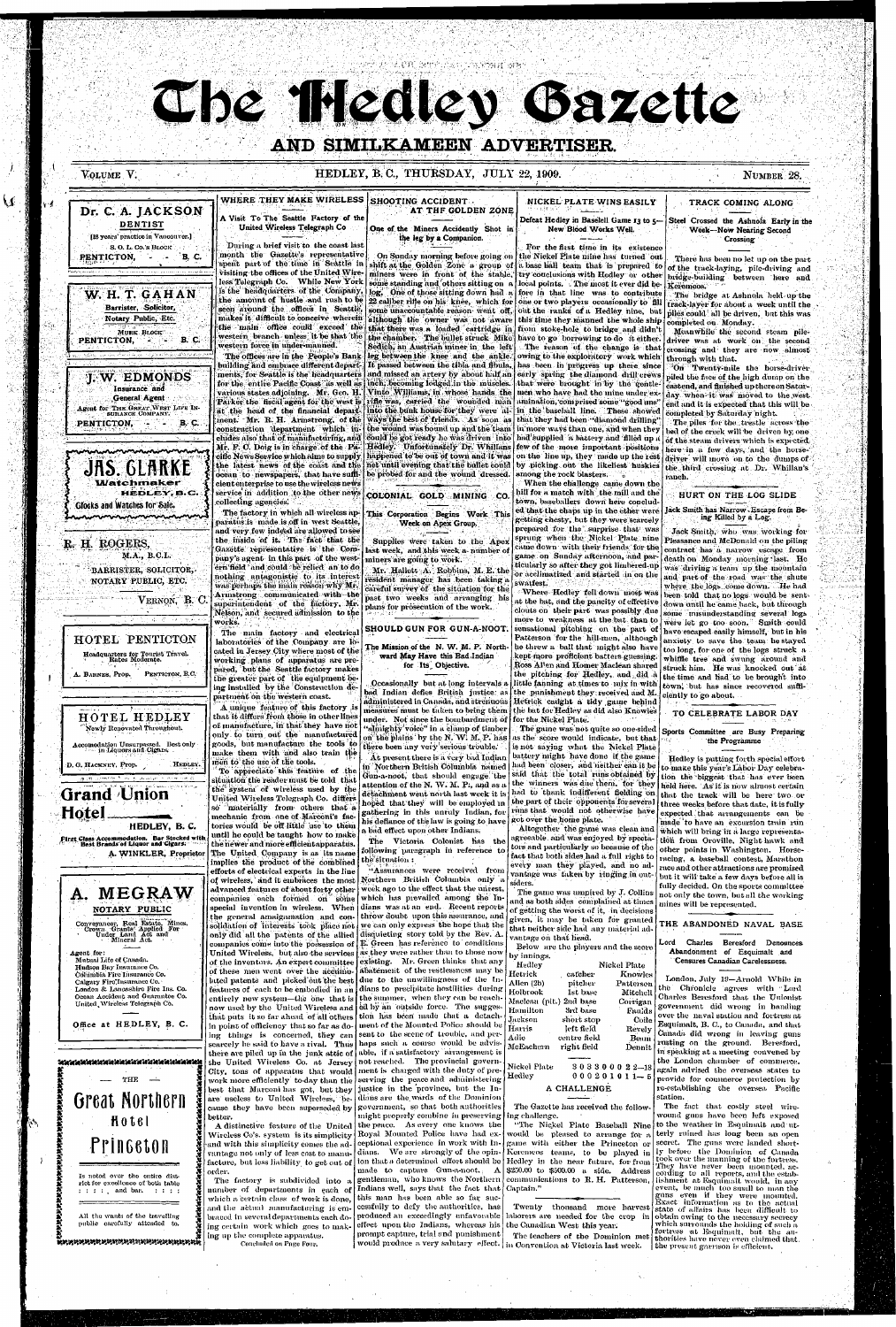## **THE HEDLEY GAZETTE JULY 22, 1909.**

Taxaloo (Saxa and Similkameen Advertiser. enct on Thursdays, by the HEDLEY GAZETTE<br>- Phisters and Punlishing Company.<br>- Limited, at Hedley, B. C.

#### Subscriptions in Advance

**Advertising Rates** Measurement, 12 lines to the inch.

Land Notices-Certificates of improvement, etc.<br>\$7.60 for 60-day notices, and \$5.00 for 30-day

-notices. Franslerk Advertisements—not oxeoeding one<br>finds. Translerk Advertisements—not oxeoeding one<br>finds and the end insertion. The end is subsequent insertion. Over one include<br>for the top distribution of the contraction.<br>Tran

Truisients payable in advance.<br>
Contract Advertisements—One inch per month<br>
[81.25: over 1 meh und up to 4 inches, \$1.00<br>
per inch per month. To constant advertisers<br>
raking larger space. than four inches, on<br>
application,

advertisements will be changed once every<br>menth if advertiser desires, without any extra charge. For changes oftener than once a month<br>the price of composition will be charged at regular rates.

Changes for contract advertisements should<br>be in the office by noon on Tuesday to secure<br>attention for that week's issue.

A. MEGRAW, Managing Editor.

New Moon Full Moon--31 d First quar Last quar. 1909 1939 JULY Sun. Mon. Tues. Wed. Thu. Fri. Sat  $\cdot 2$ -3  $\geq 9$  $S$  $-10$  $15$ 16  $17$  $12$ 73  $1.1$ 11  $22\,$  $23 -$ - 24 18 -19  $-20$ -21  $29<sup>°</sup>$  $-30 - 31$  $28^{\circ}$ -27

#### EDITORIAL COMMENTS

The vote on Lord Roberts conscription bill in the British House of Lords which resulted in 103 in favor and 123 against serves to show that public opinion in Britain is coming around field. to it. Of the 123 votes against it must be remembered that all of these cannot be counted as really opposed to the principle Urdu in preparation for the Fi of the bill for there were other Year examination. That event to considerations that affected the vote, and the principal one was that of time. Even the leading warman candidates had produced t Unionists who naturally were required amount of knowledge f most inclined to favor the scheme, did not think the time was opportune, and much as they condemn the present administration in its laxity on the great question of imperial defence, they believe in giving Haldane's scheme, there is little doubt but that Lord Roberts' bill would carry with a good majority,

sums to those who had been fighting her in South Africa, in of war wiped out. There is no doubt that Britain's magnanimity in that instance had much it lend it to a friend to read.

to do with encouraging Japan to deal as magnanimously as the close distinctions are constantly she did with Russia in foregoing pressed upon as. But for as only two spoils of war which might classes exist, the Christian and nonotherwise be considered to have justly belonged to her. Therefore if Germany finds herself at war with France a few years hence to maintain the provinces to which she obtained only the

bandit's title she can thank those who made might right and drove the hard bargain at

Frankfork in 1871.

<u> Principalation de la contexte de la contexte de la contexte de la contexte de la contexte de la contexte de l</u> THE INDIA MISSION FIELD.

Rev D. F. Smith's Report to Missionary Society-The Period of Unrest

The rumors of disaffection in India and the ever-present dread that the horrible scenes of fifty years ago may. these foreign fields.

At times there has been a disposition to blame some of the missionaries for unwittingly arousing ambitions and animosities in the minds of natives to such extent that it is now getting beyond their control, and possibly. some of them are to blame. Nevertheless, the majority of these foreign workers are men of discernment, who if they are not able to fully fathom the Aryan mind can nevertheless lo-

cate the true cause of oriental backwardness and recognize the futility and real danger of granting powers and responsibilities that these people are not yet fitted to bear. An analysis

Rev. D. F. Smith, who is well known in the Similkameen where he was stationed three years ago, thus speaks of conditions in the Indian Mission

"The year, October 1st, 1907 to September 30th, 1908 has been spent in Neemuch. The first half of the year was devoted to the study of Hindi a place during the first days of Mar and at the March meeting of Coun the kind examiner reported that t passing the first year's examination. "During the year services have be held in the Church at Neemuch, in th morning in Hindi, in the evening English. In the end of April, the Re J.S. and Mrs. MacKay went to th hills and the Church services and th care of the Congregation was con mitted to me. The preaching in Hind although very imperfect was an i tense pleasure to me. The Englis service has been a continual pleasur to us. Sometimes only our Missic staff attend, sometimes, howeve people from the railway and th Cantonment come to worship with u In the Cantonment Bazaar on Frida evening services are held. Before th service a meeting is held with th workers, after which sometimes twos we go into different parts of th gather around. Sometimes the peopl gather in front of the Mission Schoo and there we preach to them. Th most interesting part of the bazaa work is the personal dealing with me  $\,$  in their own houses and places of bus ness. Many men freely acknowledg that the Christian religion is the bes and that they are sinners and ever that they believe that Jesus is th Saviour of the world, also they say that in their religion there is nothing our caste people will do, if we accept Christianity."

usually meted out to the van- is the circulating of the Scriptures. In quished and paid enormous order to do this we buy new Testa. ments and Gospels. The New Testament, large size, is sold for 12 cents, order that the country might small size  $s$  cents and the Gospels for be remabilitated and the ravages  $\frac{1}{2}$  a cent each. During the past six months I have sold 200 Gospels. When the people pay a little for a book they take care of it and instead of tearing

"In speaking of the people of India Christian. In these two classes all are comprehended, and in the Christian all classes are about equally represented. In the non-Christian community between the low and high castes there is no possibility of communion but instead a constant struggle and much hatred. In the Christian community differences, physical and educational, moral and spiritual still remain but the distinction of castes has fallen away. Its place has been taken by a sense of brotherhood and fellowship. The low and the high, the rich and the poor, have a common standard, a common example and a common Lord. and Saviour.

With every discouragement we have also encouragement. The people are ever ready and waiting to hear the Gospel. In many hearts there is a deep. sense of sin. They tell us that they he re-enacted causes deeper interest to believe in Jesus, but not openly beattach to the work of missionaries on cause of fear of their caste people. In many cases sinful practices have been abandoned, but the thing that seem to be lacking is the courage of their conviction to confess Christ before men. The conviction of the missionaries who know Central India best is that if all the secret disciples would confess openly their faith, a Christian community would be formed that would be a mighty power for good. May God give courage."

#### METEOROLOGICAL.

The following are the readings showing temperature, etc., for the week ending July. 17:

> AT THE MINE. Minimum Maximum 50 ٠.

-40

 $\frac{43}{44}$ 

10 33 39

56 72  $\mathcal{Z}(\mathcal{Z})$ 13 62  $\sim 10$  $\frac{14}{15}$  $\frac{58}{67}$  $\ddotsc$ 16 ٠. 17 59

July 11



A NICE LINE OF AMERICAN and CANA-DIAN SUMMER FOOTWEAR

**Agent for Singer Sewing Machines** 

**B.** C.

**B. C.** 

**J. A. SCHUBERT** 

folden bloch bloch och diversionen staten in den staten av den den staten av den den den den den den den den

THE ROYAL MEDICATED

**STOCK FOOD CO.** 

 $\ddotsc$ 

HEDLEY.

Vancouver

The demonstration in France last week at which a statue to the lost provinces of Alsace and Loraine was unveiled and patriotic speeches made by French orators of note, should prove Bazaar and preach to the people wh agreeable reading in Britain at the present time. Had Gambetta lived to the present day France would doubtless have had a try at recovery of the lost territory by this time. Kaiser William has accomplished the feat of making Germany the best hated and most thoroughly distrusted country in Europe, but it is doubtful to satisfy. They say, "What can we whether he ever did anything do? We are afraid and we know what which would tend so much to foster and keep alive a spirit of enmity, as that of the unjust and brutal terms of peace forced | the greatness of the work becomes opupon France in her extremity pressive. During one week in visiting both in exacting the enormous three places this is what we found. In war indemnity and in wresting from France the provinces of hera a place of 10,000 people the same Alsace and Loraine. It was is true. In Mandasaur a city of 30,000 Britain which set an example people not one man or woman is found to the world in her treatment who openly professes Jesus as Lord. of the Transvaal at the close of the war for instead of exacting in the name of the Lord of Hosts and the victor's spoils for war indemity she took the portion the most important parts of our work Dated at Fairriew, May 28th 1009.

"The visiting of towns and villages i of intense interest to a stranger. But Kesarpura a village of 3,000 people we. found not one Christian. In Mimbha-The greatness of the undertaking is past description. But we undertake India's hope is in His son.

"All Missionaries realize that one of

|         | ${\rm ind}\, \,\mathbf{A}$ verage maximum temperature 59. |                           |             |
|---------|-----------------------------------------------------------|---------------------------|-------------|
| rst     | Average minimum                                           | do                        | 39          |
| юk      | Mean temperature                                          |                           | 49          |
| :ch     | Rainfall for the week                                     |                           | .16 inche   |
| eil     | Snowfall .<br>44                                          |                           | 44          |
| he      | CORRESPONDING WEEK OF LAST YEAR                           |                           |             |
| he      | Highest maximum temperature 79                            |                           |             |
| for.    | Average maximum                                           | do                        | 6.          |
|         | Lowest minimum                                            | do                        | 3           |
| en      | Average minimum                                           | do                        | 42          |
| he      | Mean                                                      | do                        | 53          |
| in      |                                                           |                           |             |
| w.      | AT THE MILL.<br>t,                                        |                           |             |
| he      | Maximum<br>July 11<br>68                                  |                           | Minim<br>48 |
| he      | 12<br>68<br>$\ddot{\phantom{a}}$                          |                           | 47          |
| ÷ti     | 13<br>75.                                                 |                           | 47          |
| di      | 14<br>82<br>∴.                                            | $\mathbf{r}$<br>$\ddotsc$ | 51          |
| n-      | 15<br>82                                                  |                           | 52          |
| sh      | <b>16</b><br>85.                                          | . .<br>القام              | 42          |
| re      | 17 <sub>1</sub><br>72                                     |                           | 42          |
| m       | Average maximum temperature 76.                           |                           |             |
| r,      | Average minimum                                           | do                        | 47.         |
| he      | Mean                                                      | . do                      | 61.         |
| ß.      | Rainfall for the week .16 inches                          |                           |             |
| ιy      | Snowfall                                                  |                           |             |
| is      | CORRESPONDING WEEK OF LAST YEAR                           |                           |             |
| ìС      | Highest maximum temperature 91                            |                           |             |
| in      | Average<br>do                                             | do                        | 81.         |
| ١e      | Lowest minimum                                            | do                        | 50.         |
| າບ      | Average<br>do                                             | do                        | 55.         |
| lε      | Mean                                                      | do                        | 68.         |
| οl      |                                                           |                           |             |
| ıē      |                                                           |                           |             |
| u.      | Try                                                       |                           |             |
| n       | <b>BEEBERINING.</b>                                       |                           |             |
| i-      |                                                           |                           | œ           |
| ,e      | ıctoru                                                    |                           |             |
| st,     |                                                           |                           |             |
| n       |                                                           |                           |             |
| lC      |                                                           |                           |             |
|         |                                                           |                           |             |
| y<br>ge |                                                           |                           |             |
|         |                                                           |                           |             |
| ,t      |                                                           |                           |             |
| t       | CEYLON TEA.                                               |                           |             |
| s       | Pure and Invigorating                                     |                           |             |

## **NOTICE**

SIMILKAMEEN LAND DISTRICT. DISTRICT OF YALE.

TAKE NOTICE that Henry Lee, of Fairview<br>permission to purchase the following described<br>lands :-

Takes the commencing at a post planted at the north-<br>case corner of Lot 619, thence south-westerly<br>and bounded by said Lot 619 to Lot 27S, thence<br>in a south-easterly direction and bounded by<br>Lot 27S, to Lot 73S, thence nor **40 acres more or less** 

HENRY LEE  $21 - 10$